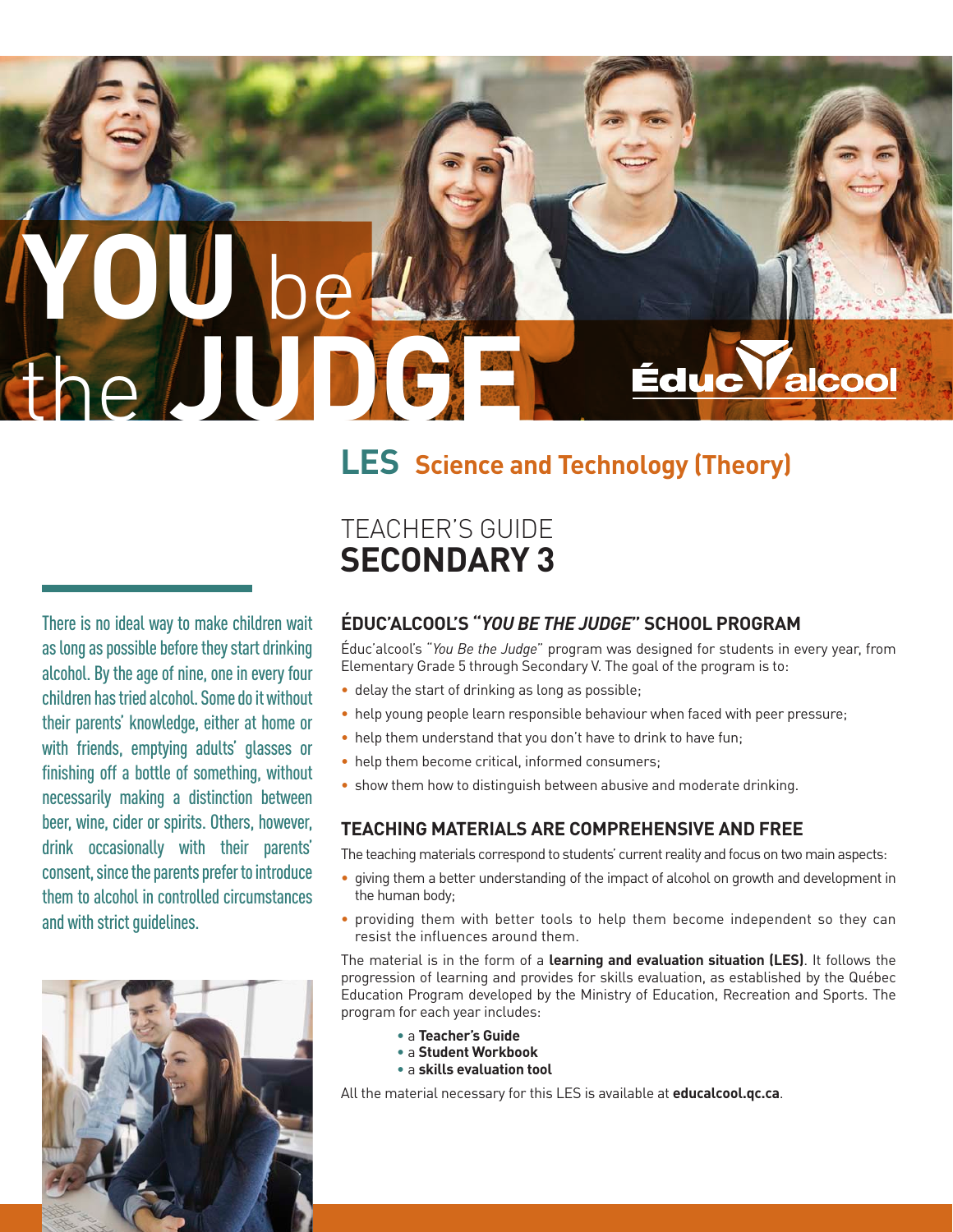## PRESENTING THE LES



Publisher: Éduc'alcool

Concept and copy: Françoise Roy, in collaboration with Hugo Marcotte

Design: McKay + Couture ISBN: 978-2-924784-11-2

## **Putting Alcohol to the Test of Science**



## **SUMMARY OF THE LEARNING AND EVALUATION SITUATION**

**Our relationship to alcohol should be based on scientific fact, and it's important to know what those facts are.** 

**This learning and evaluation situation is an opportunity for students to become aware of and adopt healthy habits, in the event that they ultimately decide to drink. They will use what they already know and gather the scientific information they need about binge drinking, calculating blood alcohol content, what happens when you mix alcohol with energy drinks, etc.—to help the characters in this module agree on how to behave, should they find themselves in the presence of alcohol at parties.**

While the situations illustrated here are fictional, they can be a useful starting point for conversations about the impact of alcohol on the human body, and about the **living world** and the **material world**, with a particular focus on the digestive, respiratory, circulatory, excretory and nervous systems.

## **CONNECTION TO THE QUÉBEC EDUCATION PROGRAM**

**Broad Areas of Learning:** Health and well-being. Media literacy.

**Focuses of development:** Awareness of the consequences of personal choices on health and well-being. Awareness of the place and influence of the media in students' daily life and in society.

#### **Competencies in science and technology (theory):**

CD2 (Makes the most of his/her knowledge of science and technology). CD3 (Communicates in the language used in science and technology).

#### **Target concepts:**

#### **THE LIVING WORLD**

#### SYSTEMS:

- Digestive system (stomach, liver, pancreas, food)
- Respiratory and circulatory systems (blood, blood vessels, gas exchanges alcohol in exhaled breath)
- Excretory systems (kidney, blood balance, diuretic effect)
- Nervous system (role of central nervous system)

#### **THE MATERIAL WORLD**

PROPERTIES:

- Characteristic physical properties (density)
- Solution properties (concentration)
- Characteristic chemical properties (indicators)

#### TRANSFORMATIONS:

- Physical (dilution)
- Chemical (digestion)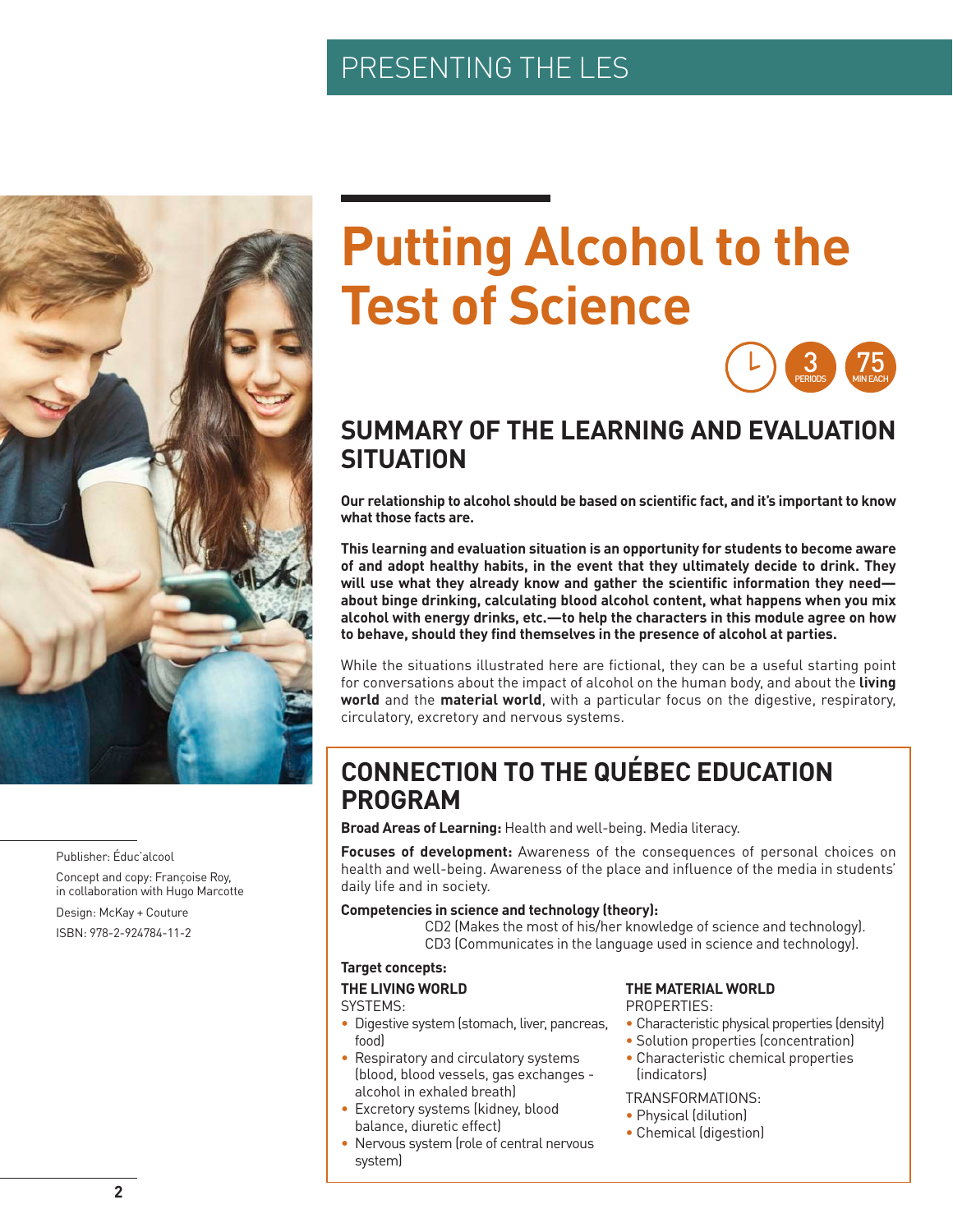# activities

## **GETTING STARTED**

## **Activity 1 A party at Isabelle's**

**Competency in SCIENCE AND TECHNOLOGY (theory):** Makes the most of his/ her knowledge of science and technology.

**Evaluation criteria:** Formulates appropriate questions; provides relevant explanations or solutions; provides suitable explanation of answers, solutions or decisions.

#### **1. Appropriate interpretation of the issue**

- Understands the issue and relevant aspects
- Comes up with an initial solution

#### **2. Appropriate explanations or solutions**

- Provides or justifies explanations related to the issue
- Justifies decisions (or opinions) based on scientific knowledge
- Uses the correct terminology, rules and conventions

#### **Activity 2 How does being 18 change things?**

2.1 Fred's older brother and their parents

2.2 Blood alcohol content and calculations

**Competency in SCIENCE AND TECHNOLOGY (theory):** Makes the most of his/her knowledge of science and technology.

**Evaluation criteria:** Comes up with an initial solution; provides or justifies explanations related to the issue; justifies decisions (or opinions) based on scientific knowledge.

### **Activity 3 Mixes to avoid**

**Competency in SCIENCE AND TECHNOLOGY (theory):** Makes the most of his/ her knowledge of science and technology.

**Evaluation criteria:** Comes up with an initial solution; provides or justifies explanations related to the issue; justifies decisions (or opinions) based on scientific knowledge.

#### **For all activities 1, 2 and 3 (the whole module)**

**Competency (theory):** Communicates in the language used in science and technology.

**Evaluation criteria:** Provides sufficient explanations using appropriate terminology and in accordance with the rules and conventions of science.

## **REVIEW**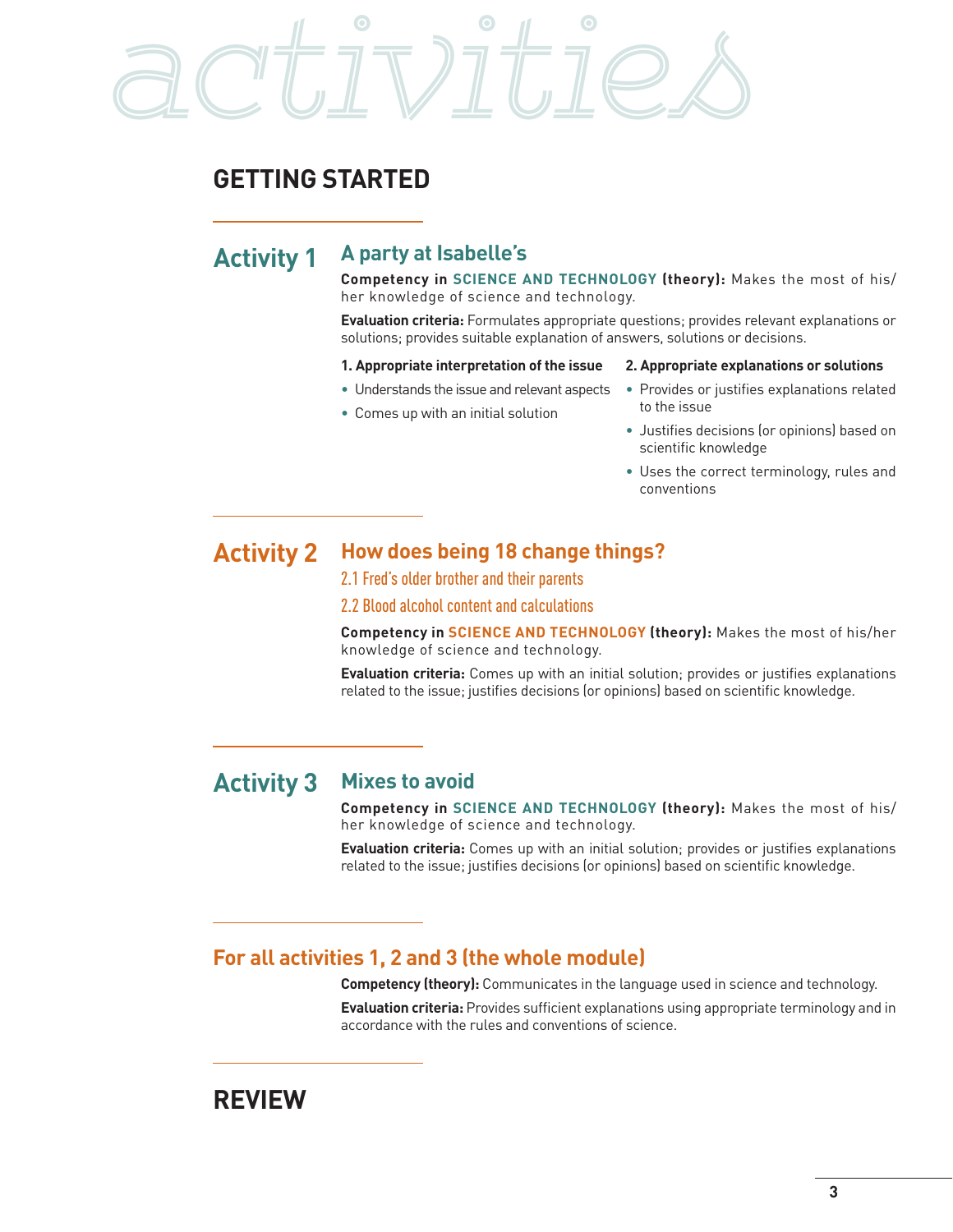## SUGGESTED PROCEDURE

## 75 MIN

## **INTRODUCE THE PROGRAM**

## **GRAB STUDENTS' ATTENTION WITH "GETTING STARTED"**

REVIEW SCIENCE MATERIAL COVERED IN PREVIOUS YEARS (properties of mixtures and solutions)

Just say the word "alcohol" and an image, an ad, a slogan or a fact seems to pop into your mind, doesn't it? But what do we really know about alcohol? What exactly do we know about those little ethanol molecules that constitute pure alcohol?

If you consider that more than 80% of Quebecers drink fairly regularly, it would make sense for people to know something about what they're doing. Providing such information is part of Éduc'alcool's mission.

#### WATCH THE FOLLOWING VIDEO: *La science a testé l'alcool (Alcohol has been scientifically tested)*



HAVE STUDENTS DEFINE THE FOLLOWING TERMS, USING RELIABLE SOURCES:

- **Ethyl alcohol (ethanol): Also known as absolute alcohol, ethanol is the lease dense of all the alcohols. It is a colourless liquid, miscible in all proportions with water. It is an addictive psychoactive drug, one of the oldest known recreational drugs, and is the principal type of alcohol found in alcoholic beverages.** *Larousse*
- **Blood alcohol content (BAC): The concentration of alcohol in the blood.**
- **Some of the information you need to calculate a person's BAC: The person's weight, what they have drunk, the concentration of alcohol in the drinks…**

## **Material previously covered**

Basic Secondary 3 information about the digestive, respiratory, circulatory, excretory and nervous systems should have been covered before embarking on this learning situation. The Éduc'alcool document "*Alcohol and the Human*  **Body**" refers to these systems and allows students to use their previously gained knowledge.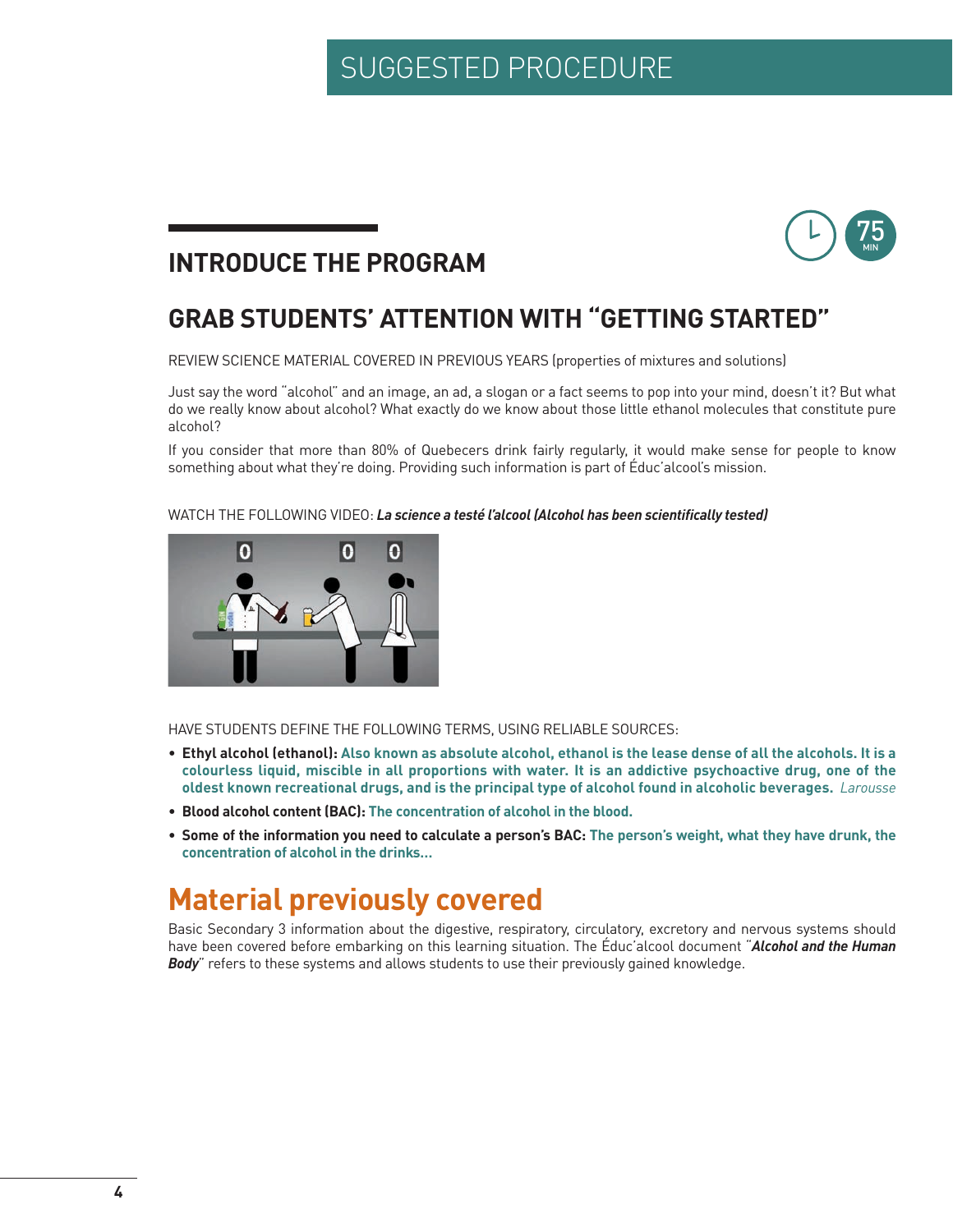## **Activity 1 A party at Isabelle's**

- Divide students into groups.

- Explain the three-step assignment:
	- 1.Give your opinion, based on your current knowledge (what the student knows or thinks about the problem to be solved).
	- 2.Research: Using reliable sources, look for new information and understanding about the problem to be solved.
	- 3.Rationale: Answer the initial question again, using your new-found knowledge.
- Allow time to complete the assignment (*Student Workbook*, p. 3-4). To do so, students need to read the following documents:
	- *Alcohol and Health: Alcohol and the Human Body*
	- *Alcohol and Health: The Effects of Early Alcohol Use*
	- *Alcohol and Energy Drinks: Don't Get Your Kicks from this Mix!*
- Have students present their answers to the whole class and discuss (see Appendix 1, p. 8-9). This allows students to "own" their understanding and knowledge. It also gives them an idea of the kind and quality of answers expected.

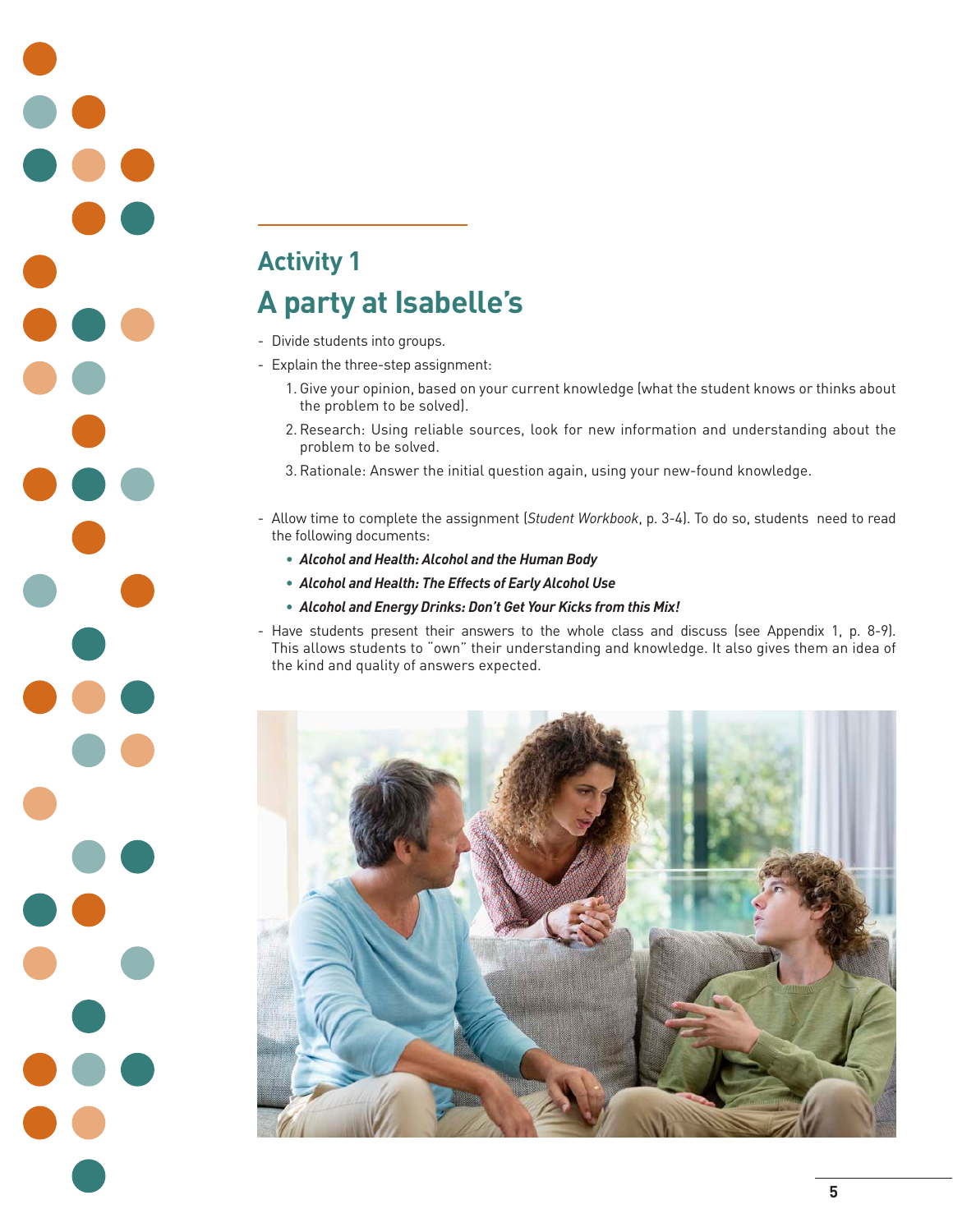

## **Activity 2 How does being 18 change things?**

- 2.1 Fred's older brother and their parents
	- Introduce the set-up:

#### SET-UP

**Fred's parents were OK with him going to the party provided that he didn't drink. Then they had the same conversation with their older son Steve (a young adult) about responsible drinking.**

- Explain the assignment, which also has three steps (*Student Workbook*, p. 5-6):
	- 1. Give your opinion, based on your current knowledge (what the student knows or thinks about the problem to be solved).
	- 2. Research: Using reliable sources, look for new information and understanding about the problem to be solved. To do so, students need to read the following documents:
		- *Drinking games can be deadly*
		- *Alcohol and Health: Alcohol and the Human Body* (students need to find information on how alcohol is digested and eliminated, and what the low-risk drinking limits are).
	- 3. Rationale: Answer the initial question again, using your new-found knowledge.
- Have students present their answers to the whole class and discuss (see Appendix 2, p. 10-11).

#### 2.2 Blood alcohol content and calculations

- Explain the assignment: Calculate Steve's BAC, using different weights and drinks (*Student Workbook*, p. 7-8).
- If necessary, cover or review the characteristics and physical properties of solutions.
- Help students understand the calculation process: project Appendix 3, questions 1-4.
- Ask students to answer question 5 (*Student Workbook*, p. 8).
- As a class:
	- Compare students' answers.
	- Give the answers to question 5 (see Appendix 3, p. 13).
	- Refer to the *Blood Alcohol Content spreadsheet* (Excel document available on the Éduc'alcool website): students can check their calculations and account for the metabolic elimination of alcohol.
	- Introduce the *Blood Alcohol Calculator* on the Éduc'alcool website.
	- Discuss the effect of body mass on blood alcohol content to help students understand the reasons why some people feel the effects of alcohol more quickly than others.
	- Convey the warning: **the blood alcohol calculator is approximate**. It takes a blood or breath sample to determine a person's exact BAC.
	- Explain how the breath can contain alcohol: some alcohol (10%) is eliminated unmodified, through urine and perspiration, but it is also eliminated through the breath, since it has been brought to the lungs by the blood.
	- This might be a good time to introduce the single-use breathalyzer.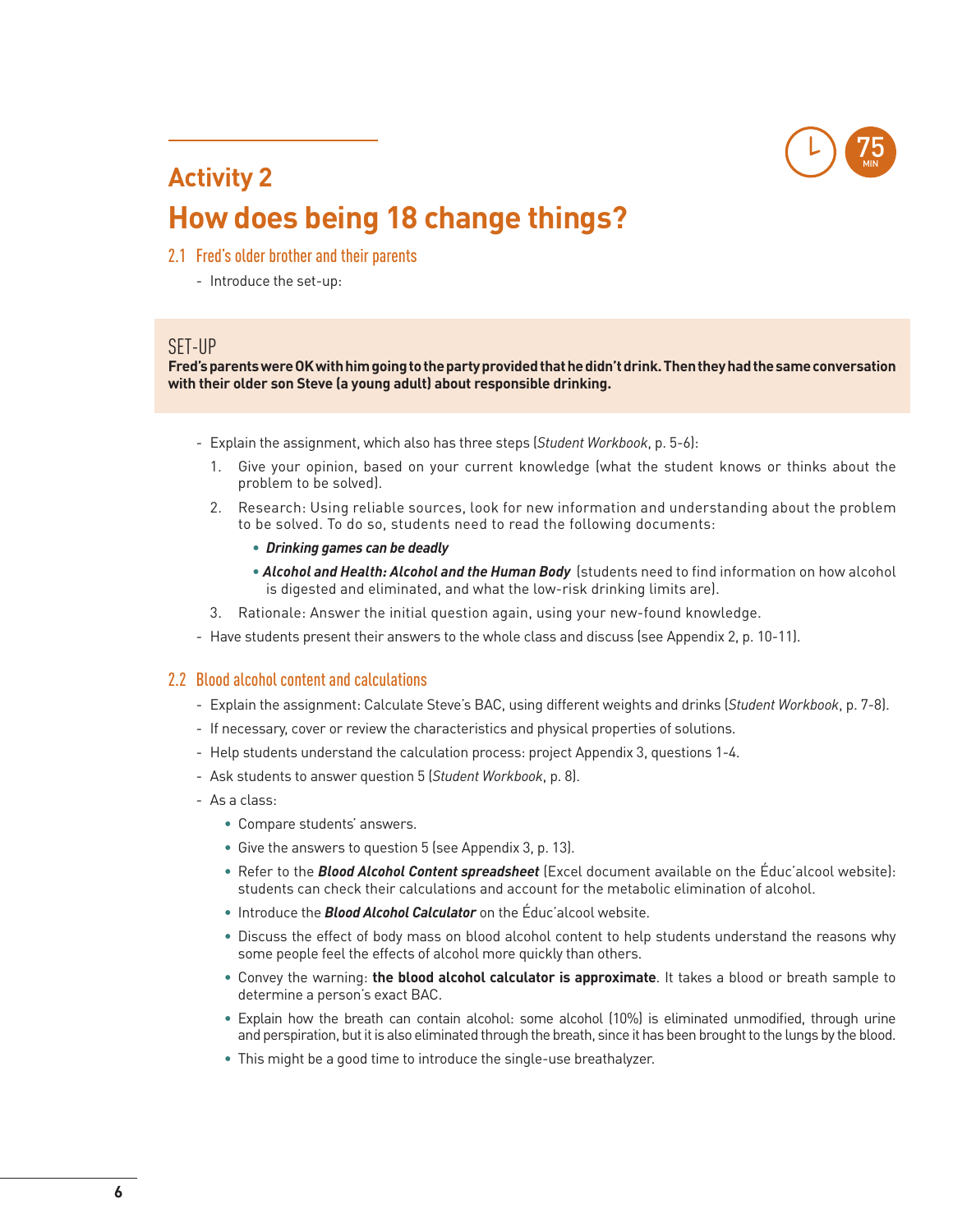

## **Activity 3 Mixes to avoid**

- Introduce the set-up:

#### SET-UP

**Steve doesn't really like the taste of alcohol, plus he's a little tired. So he wants to mix his alcohol with an energy drink.**

- Explain the three-step assignment (*Student Workbook*, p. 9-10):
	- 1. Give your opinion, based on what you already know (what the student knows or thinks of the problem to be solved).
	- 2. Research: Using reliable sources, look for new information and understanding about the problem to be solved. To do so, students should use the documents read in activities 1 and 2.
	- 3. Rationale: Answer the initial question again, using your new-found knowledge.

- As a class, go over the answers in Appendix 4, p. 14-15.

#### **Review**

#### ASK STUDENTS:

- How can science convince people to adopt healthy drinking habits? (Answers to be entered in the *Student Workbook,* p. 10).
- Did you know that Éduc'alcool has developed tools and applications related to drinking? See the *Blood Alcohol Calculator*, the *Calcoholator* and the *Drink Dashboard* on the website.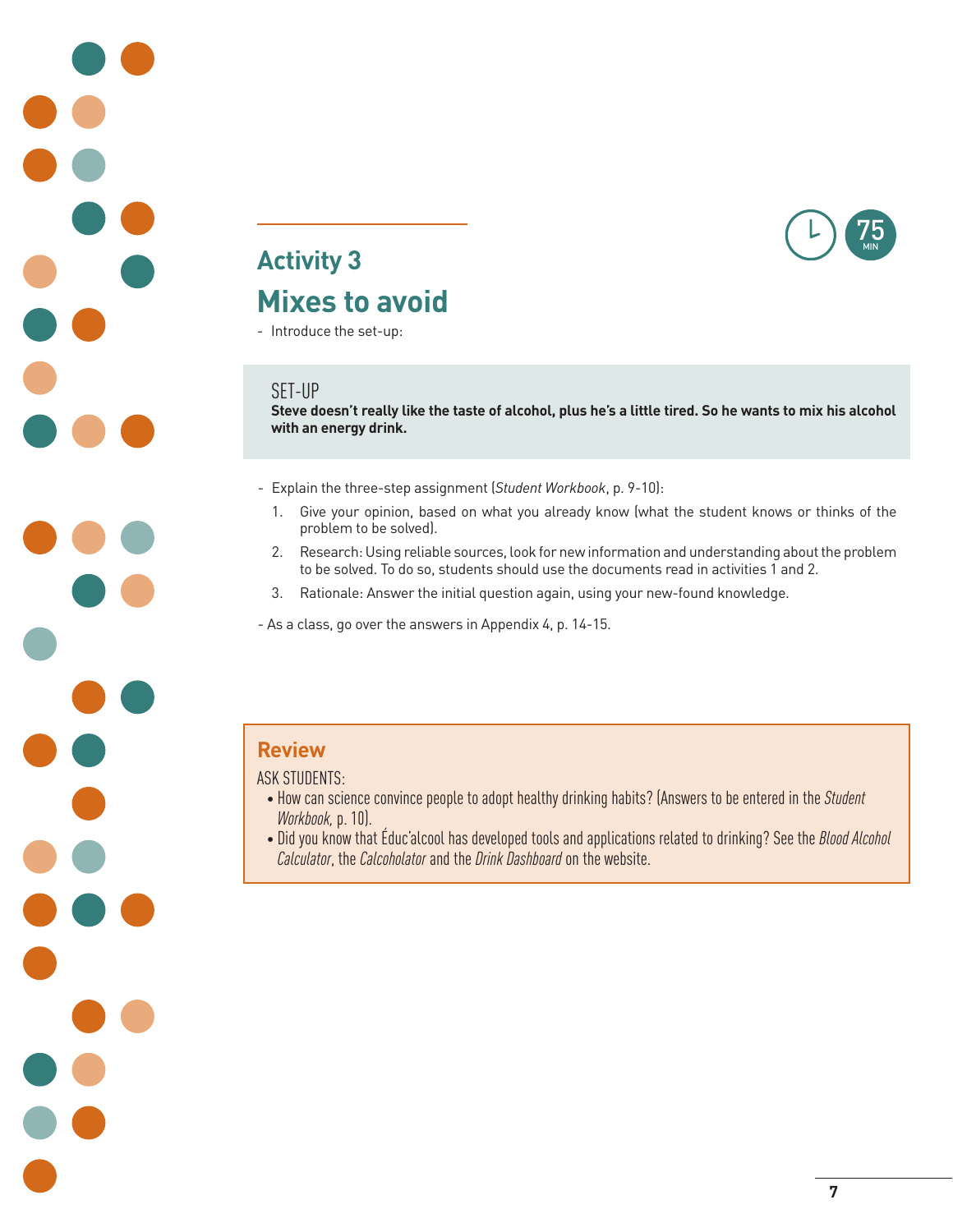|--|--|--|--|--|--|

## **APPENDIX 1** ANSWER SUPPORT FOR TEACHERS

Activity 1 A party at Isabelle's

#### **Both sides of the argument: Fred and his parents**

◆ List at least **three** arguments Fred could use to reassure his parents.

 **• Adults will be there.** 

**1**

- **• I'm a responsible person.**
- **• I'm not usually influenced by others.**
- **• There will be more than just alcohol to drink.**

First at least **three** arguments his parents could use to convince Fred not to drink.

- **• You have to consider the possibility that you'll be influenced by the people there.**
- **• There could be drinking games and binge drinking.**
- **• You're only 15 and the legal age for buying alcohol is 18.**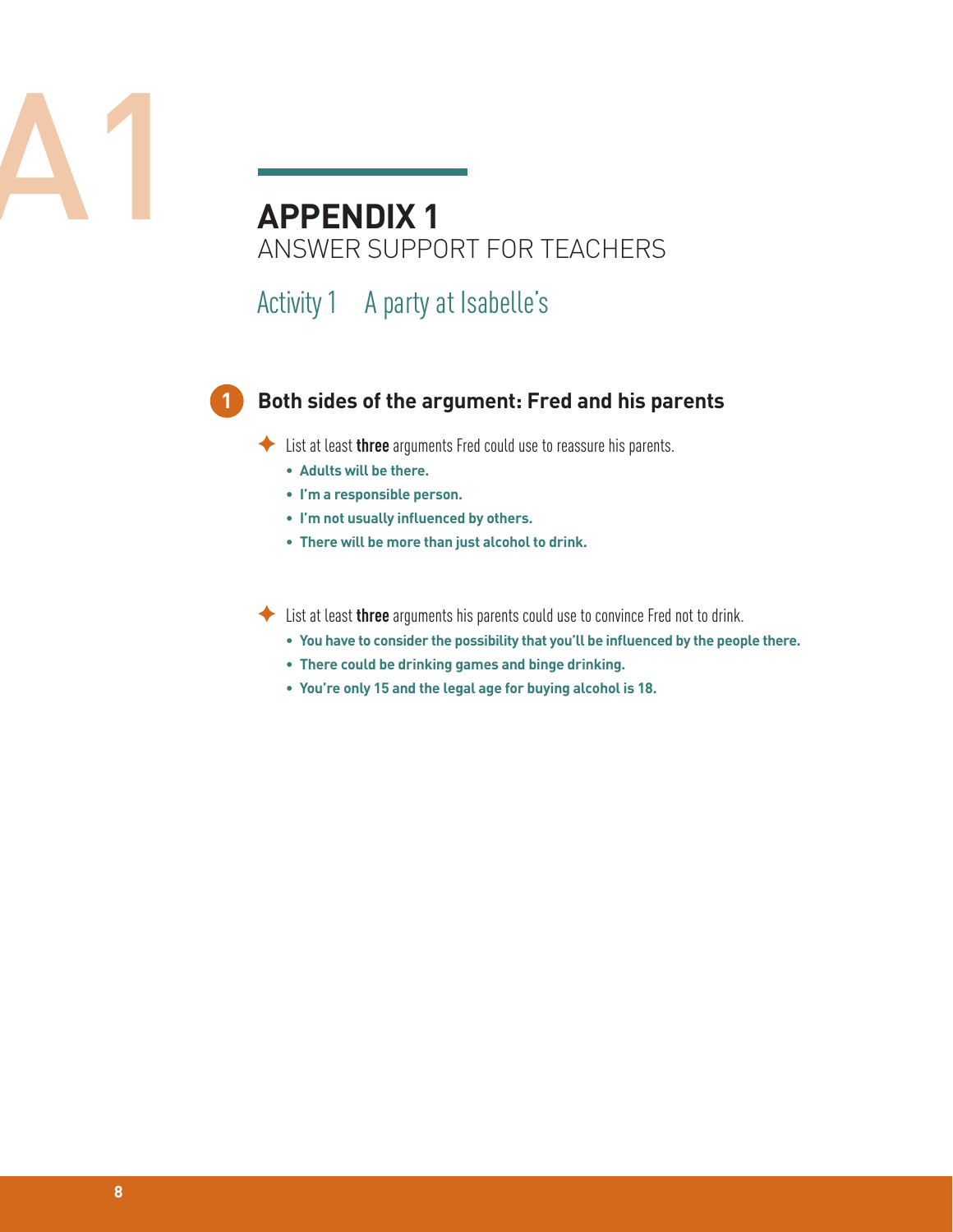



Fred's conversation with his parents highlights certain facts about the effects of alcohol on the human body, which you now have to document, using scientific explanations.

|                                                 | <b>SCIENTIFIC INFORMATION</b>                                                                                                                                                                                                                                                                                                                                                                                                                                                                                                                                                                                                                                                                                                                                                                                                                                                                                                                                                                                                                                                             |
|-------------------------------------------------|-------------------------------------------------------------------------------------------------------------------------------------------------------------------------------------------------------------------------------------------------------------------------------------------------------------------------------------------------------------------------------------------------------------------------------------------------------------------------------------------------------------------------------------------------------------------------------------------------------------------------------------------------------------------------------------------------------------------------------------------------------------------------------------------------------------------------------------------------------------------------------------------------------------------------------------------------------------------------------------------------------------------------------------------------------------------------------------------|
| 1. Differences according to age, sex and weight | Pre-teens, teens and seniors do not tolerate alcohol as well as adults 18-65 because<br>they generally weigh less. The same holds for women, who have less body liquid than<br>men, and the same amount of alcohol will produce a higher concentration in the blood.<br>("Alcohol and the Human Body," p. 5)                                                                                                                                                                                                                                                                                                                                                                                                                                                                                                                                                                                                                                                                                                                                                                              |
| 2. The effects of alcohol on the brain          | The effects of alcohol are observed most quickly in the brain.<br>Alcohol interferes with a number of brain functions by stimulating the pleasure centres.<br>The adolescent brain is more exposed to the harmful effects of alcohol. Studies have<br>shown the impact of alcohol on decision-making and the ability to learn. ("Alcohol and<br>the Human Body," p. 7)                                                                                                                                                                                                                                                                                                                                                                                                                                                                                                                                                                                                                                                                                                                    |
| 3. High-risk behaviours                         | - Some researchers believe that teens who drink too much do so mainly because of<br>their inability to anticipate the consequences of their actions. This puts adolescents<br>doubly at risk for alcohol abuse: their capacity to think properly and make good<br>judgements is still developing, and they are thrill seekers. ("The Effects of Early<br>Alcohol Use," p. 3)<br>- Moderation is unfortunately not the rule with teenagers. In fact, when they drink<br>teens tend to drink a great deal. ("The Effects of Early Alcohol Use," p. 5)<br>- Abusive drinking affects memory and brain plasticity in adolescents more than in adults.<br>- Excessive drinking at an early age also increases the likelihood of risky decision-<br>making, and this does not seem to diminish over time. ("The Effects of Early<br>Alcohol Use," p. 8)<br>- Alcohol probably contributes to poor judgement with regard to sexual behaviour.<br>Alcohol also probably facilitates the expression of violence in those who are<br>predisposed to it. ("The Effects of Early Alcohol Use," p. 10) |

**3**

### **Rationale**

Why do Fred's parents want him not to drink?

**All answers above are acceptable.**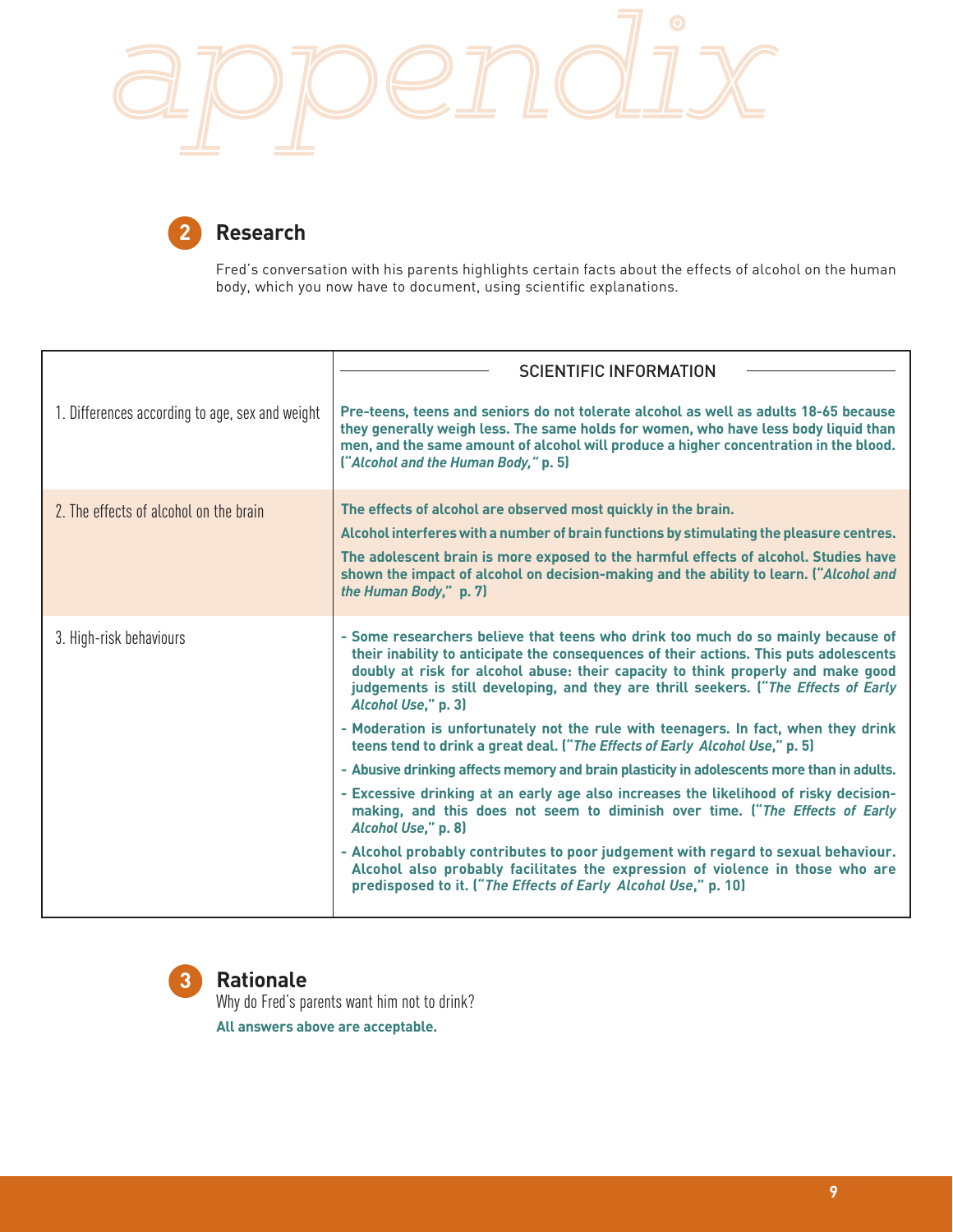

## **APPENDIX 2** ANSWER SUPPORT FOR TEACHERS

Activity 2 Steve's discussion with his parents

#### **Considering the messages you have already seen about alcohol on TV, posters and online:**

 $\blacklozenge$  List two things Steve could say to his parents:

**1**

- **• I can use a breathalyzer if I'm not sure.**
- **• I know the recommended alcohol limits.**
- **• I'm going to eat while I drink.**

 $\blacklozenge$  List two things Steve's parents could recommend for him:

- **• You don't always react the same way to drinking every time (it's different when you're tired, for example).**
- **• Exceeding the limit is easier than you think.**
- **• Fun shouldn't be related to how much you drink.**
- **• Make sure you know what you're drinking (percentage alcohol).**
- **• To make sure you know exactly how much you're drinking, don't let anyone refill your glass as you go.**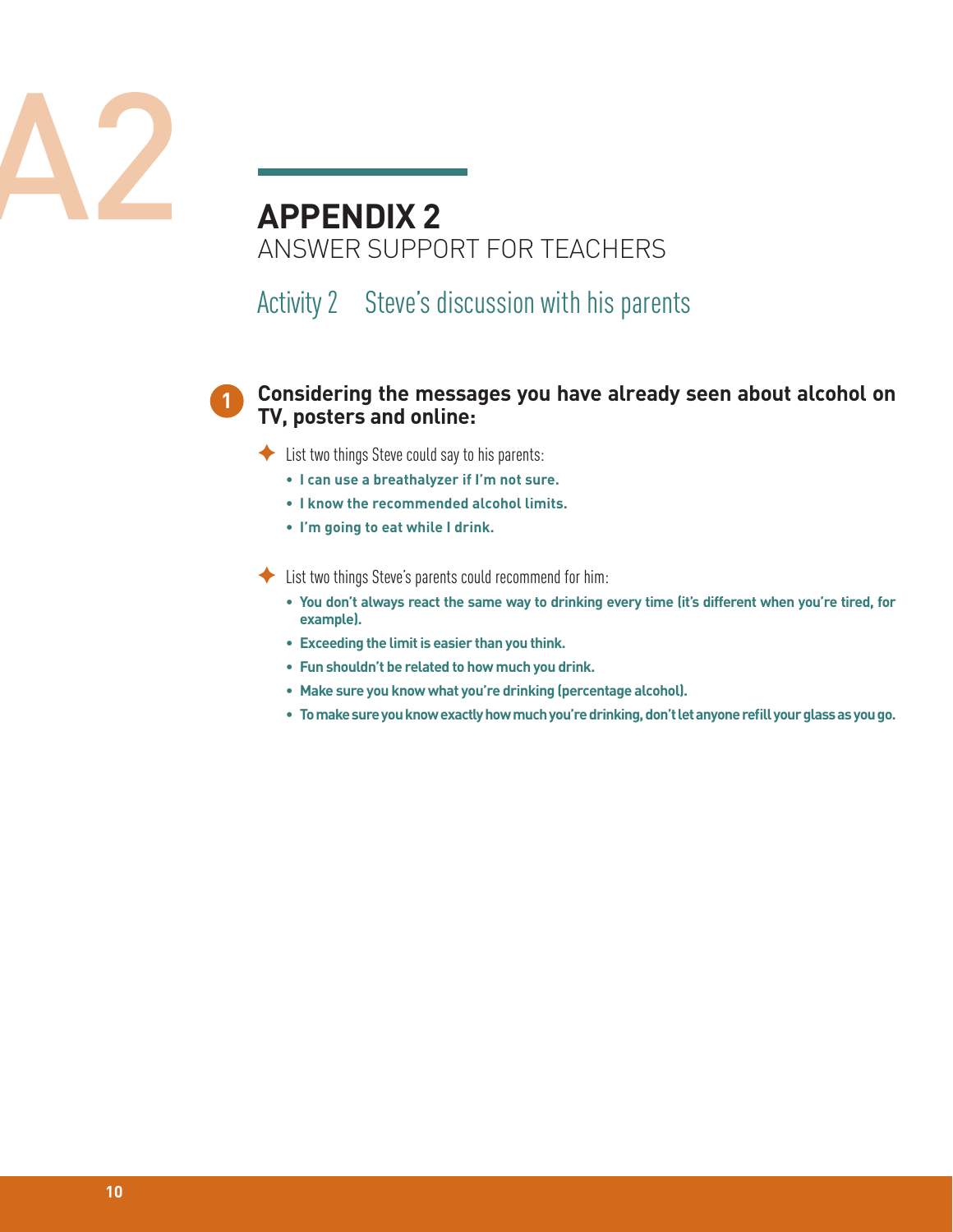



#### **Research**

Look up scientific information that can help you better understand what happens when you drink alcohol, and allow you to help Steve make an enlightened decision. Make note of scientific data for the following:

|                                       | <b>SCIENTIFIC INFORMATION</b>                                                                                                                                                                                                                                                                                                                 |  |
|---------------------------------------|-----------------------------------------------------------------------------------------------------------------------------------------------------------------------------------------------------------------------------------------------------------------------------------------------------------------------------------------------|--|
| Digestion and elimination of alcohol  | - The enzyme dehydrogenase transforms alcohol into acetaldehyde, a highly toxic<br>substance that has an impact on the entire body.<br>No matter how much you drink, your liver can metabolize only 15-17 mg of alcohol an<br>hour. ("Alcohol and the Human Body," p. 4)                                                                      |  |
| Binge drinking                        | - Binge drinking can often result in severe intoxication.<br>- When blood alcohol content reaches or exceeds 400 mg of alcohol per 100 ml of blood<br>(commonly known as ".40"), it can cause an ethylene coma and even death. ("Drinking<br>games can be deadly")                                                                            |  |
| Drinking limits to avoid intoxication | 50 to 100 mg/100 ml (.05 to .10) = slight euphoria: mild intoxication<br>- Euphoria (feeling of well-being and satisfaction)<br>- Loss of inhibitions<br>- Increased talkativeness and liveliness<br>- Progressive decline in attention, concentration and judgement<br>- Possible psychomotor impairment<br>("Drinking games can be deadly") |  |



## **Rationale**

Using your new-found knowledge, come up with some advice that Steve's parents could offer him. **Mild intoxication occurs starting at 50 mg/100 ml, which makes that the limit to avoid intoxication.**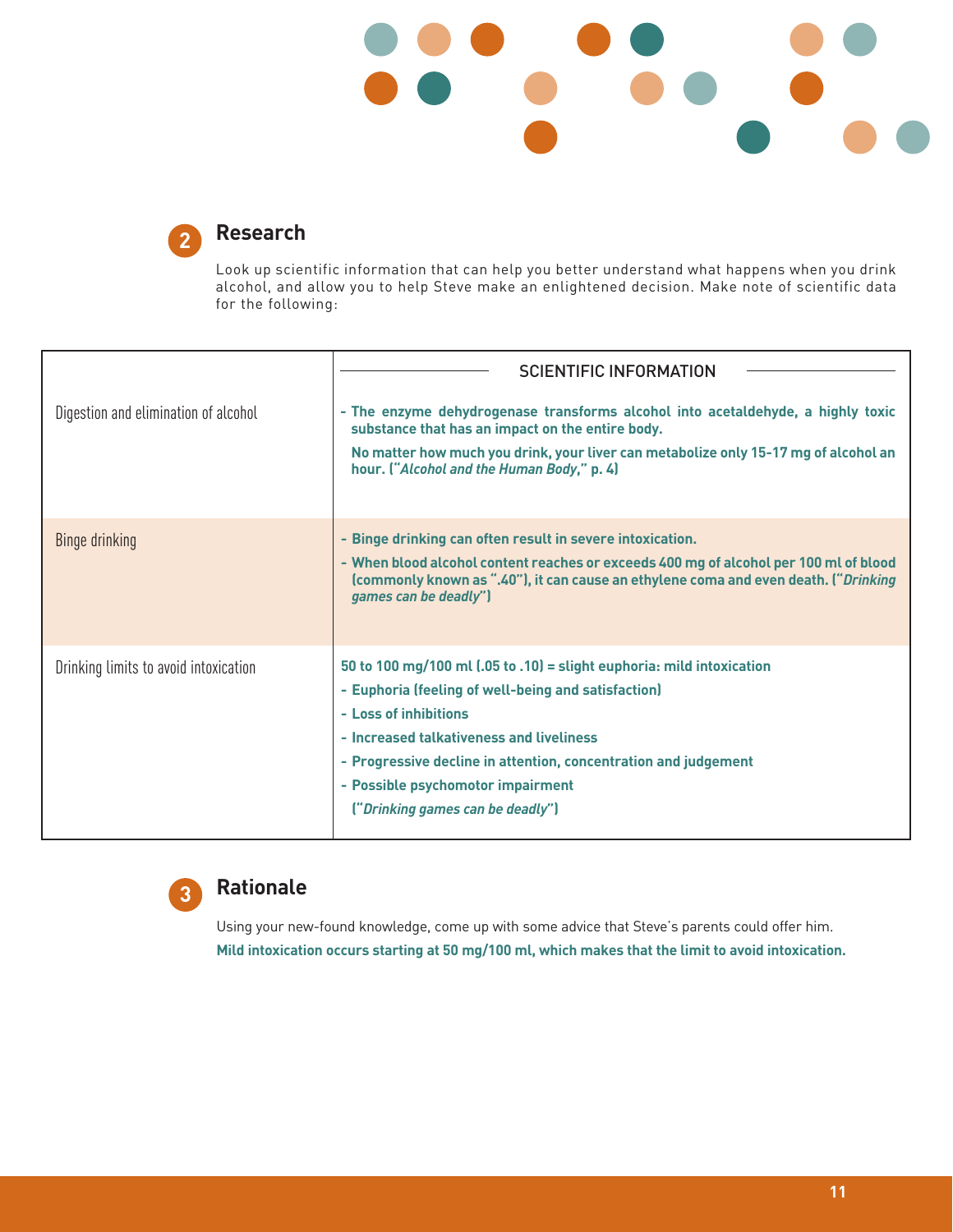

## **APPENDIX 3** ANSWER SUPPORT FOR TEACHERS

## Activity 2.2 Blood alcohol content

To help Steve stick to the limit and avoid becoming intoxicated, calculate the concentration of alcohol in his blood (his blood alcohol content, or BAC) after drinking different amounts.

To calculate BAC, you will need the following information:

- the number of drinks consumed
- the volume of each drink
- the alcohol content of each drink
- Steve's body weight (mass)

The following will also help you with your calculations.

#### **Formulas and measures**

| $A = BAC(q/l)$                                                                                                                       | <b>V</b> alcohol $=$ <b>V</b> all drinks $\bullet$ <b>C</b> |  |
|--------------------------------------------------------------------------------------------------------------------------------------|-------------------------------------------------------------|--|
| $C =$ Alcohol content of the drink $(\% \text{ v/v})$                                                                                |                                                             |  |
| $\sqrt{\ }$ V alcohol = Total volume of alcohol present (ml)                                                                         | $Q = V$ alcohol • $P$                                       |  |
| $Q =$ Quantity of alcohol in grams $(q)$                                                                                             |                                                             |  |
| $\vert \rho =$ Density of alcohol (g/ml), i.e. 0.8 g/ml                                                                              |                                                             |  |
| $M =$ Mass (weight) of the person (kg)                                                                                               | $A =$<br>Q                                                  |  |
| $K =$ Diffusion coefficient (varies according to amount<br>of water in the body) i.e. 0.6 l/kg for a woman<br>and 0.7 l/kg for a man | <b>M</b> • K                                                |  |

#### EXAMPLE

**Tony (180 cm, 70 kg) drinks two beers (355 ml, 6% alcohol). Calculate his BAC.**

- **1. Calculate the total volume of drinks consumed:** Two drinks X 355 ml = 710 ml
- **2. Calculate the volume of alcohol (V alcohol) in the drinks, knowing that the alcohol content of each drink is 6% v/v:**

**Isolate the unknown variable using fractions:**

$$
\frac{6 \text{ ml of alcohol}}{100 \text{ ml}} = \frac{x}{710 \text{ ml}} = 42.6 \text{ ml of alcohol}
$$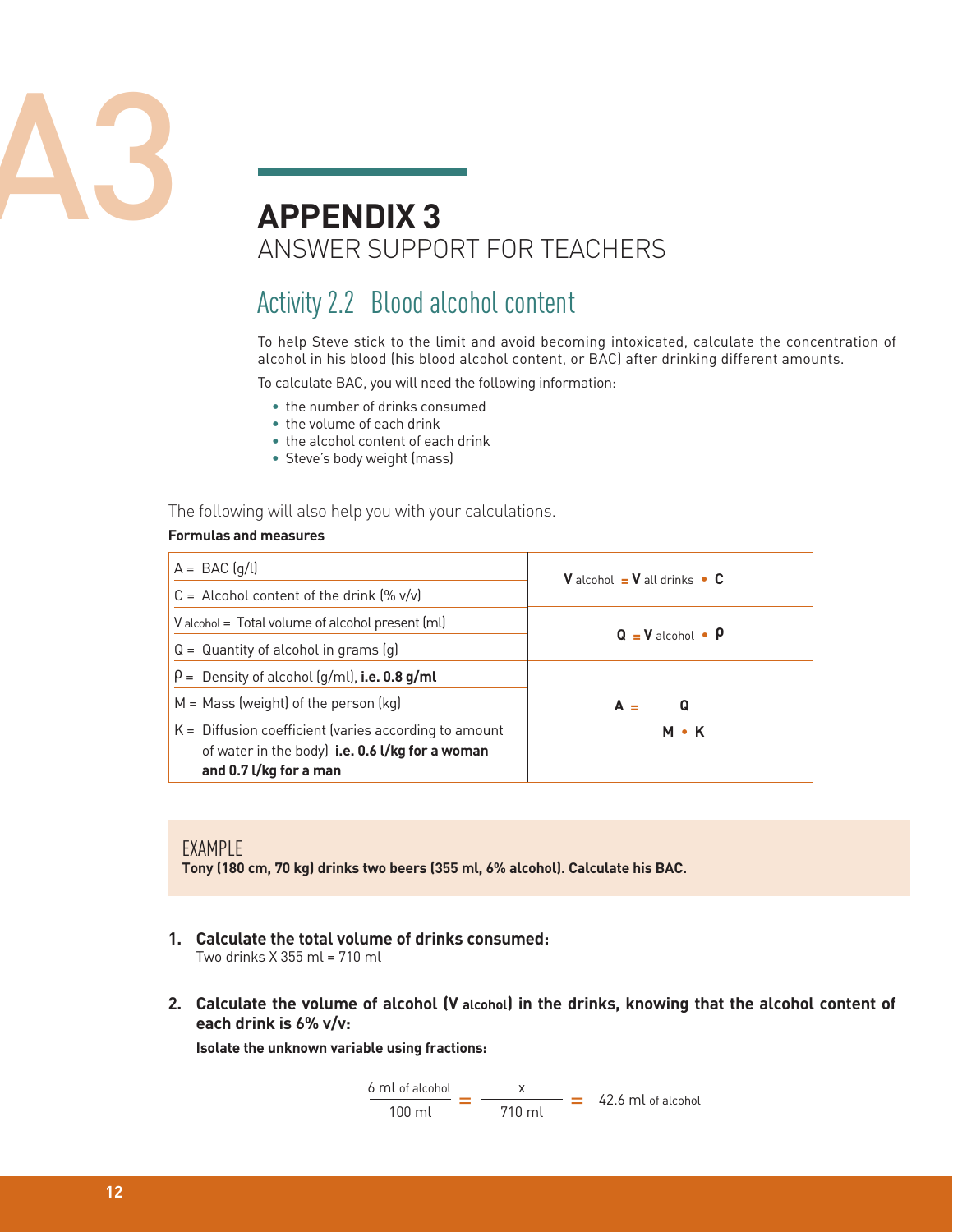**Or calculate the volume using the formula:**

 $V$  alcohol  $=$   $V$  all drinks  $\, \cdot \,$  C (% v/v) V alcohol  $= 710$  ml  $\cdot$  6 ml of alcohol  $= 42.6$  ml of alcohol 100 ml

**3. Calculate the quantity of alcohol in grams (Q) in the total volume of drinks consumed, knowing that the density of alcohol is 0.8 g/ml:**



**4. Calculate the blood alcohol content (BAC) (g/l):**

$$
A = ?
$$
\n
$$
M = 70 \text{ kg}
$$
\n
$$
K = \frac{0.71}{\text{ kg}}
$$
\n
$$
A = \frac{34.08 \text{ g}}{70 \text{ kg} \cdot \frac{0.71}{100 \text{ m}}
$$
\n
$$
A = \frac{34.08 \text{ g}}{70 \text{ kg} \cdot \frac{0.71}{100 \text{ m}}
$$



**ANSWER: Tony has blood alcohol content (BAC) of 0.07% (m/v).**

**5. Now calculate Steve's BAC under the following conditions:**

| <b>BLOOD ALCOHOL CONTENT</b>                                            | ANSWERS:   |
|-------------------------------------------------------------------------|------------|
| a) He weighs 50 kg and drinks three beers (355 ml each,<br>5% alcohol)  | $1.2$ g/l  |
| b) He weighs 75 kg and drinks two shooters (45 ml each,<br>40% alcohol) | $0.55$ g/l |
| c) He weighs 60 kg and drinks two beers (355 ml each,<br>6.1% alcohol)  | $0.8$ g/l  |
| d) He weighs 50 kg and drinks two beers (355 ml each,<br>5% alcohol)    | $0.8$ g/l  |
| e) He weighs 60 kg and drinks two beers (355 ml each,<br>4% alcoholl    | $0.5$ g/l  |

**Discuss the differences in blood alcohol content according to the variables.**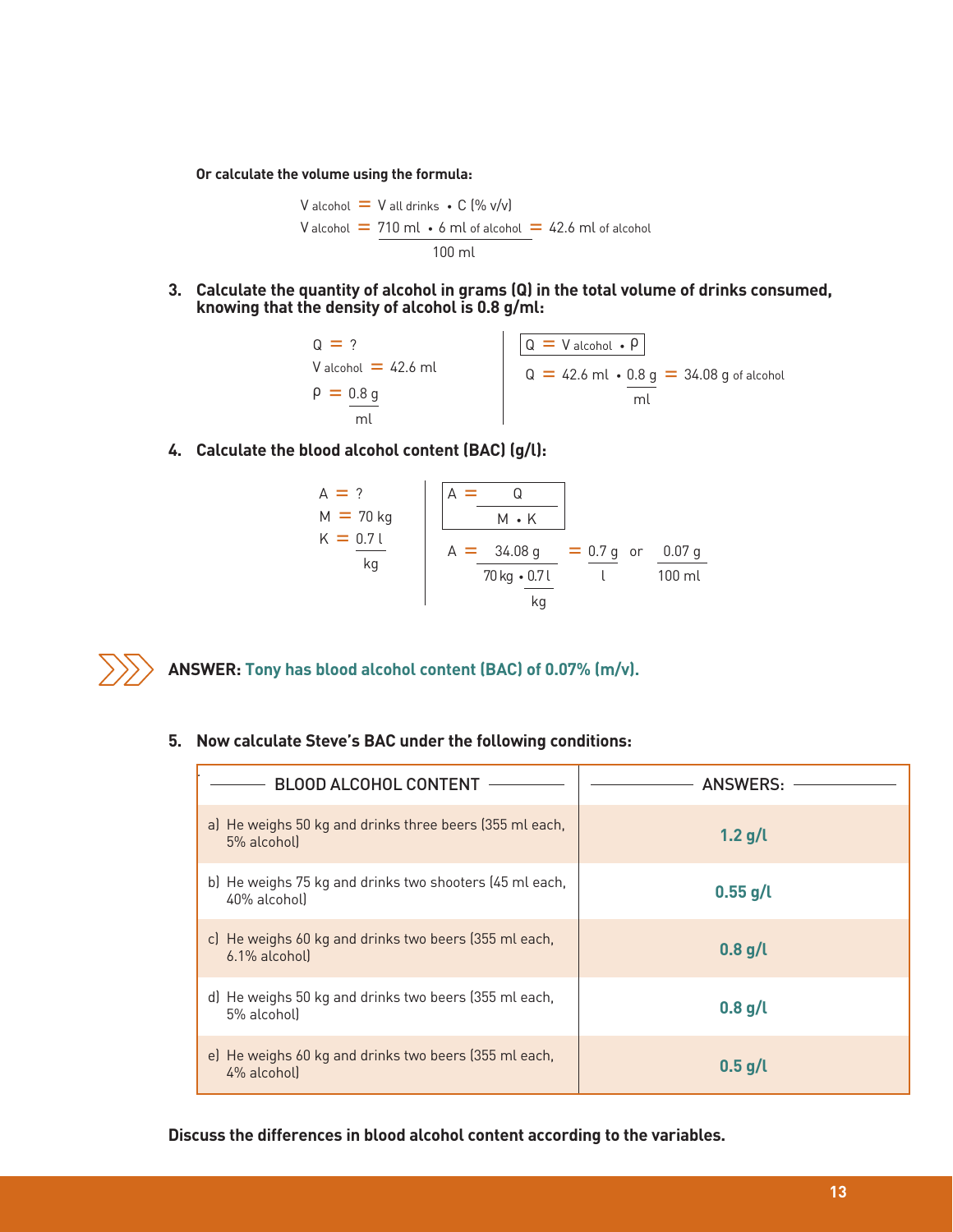

## ANSWER SUPPORT FOR TEACHERS

Activity 3 Mixes to avoid



#### **Answer these two questions:**

 $\blacklozenge$  What recommendations could you give Steve about mixing alcohol and energy drinks? Don't mix alcohol and energy drinks because:

- **You could end up drinking more, or too much, alcohol.**
- **• Energy drinks stimulate the brain and that temporarily gives you more energy to party. But that increases the risk of drinking more alcohol.**
- **• It's dangerous to drink too much.**
- $\blacklozenge$  If Steve decides to mix alcohol and energy drinks, what are some of the things you think he might feel the next morning when he goes to work?

 **Tired, despondent, incredibly thirsty, muscle pains, headache, loss of appetite, nausea, diarrhea, rapid heart rate (tachycardia), palpitations, trembling, etc.**